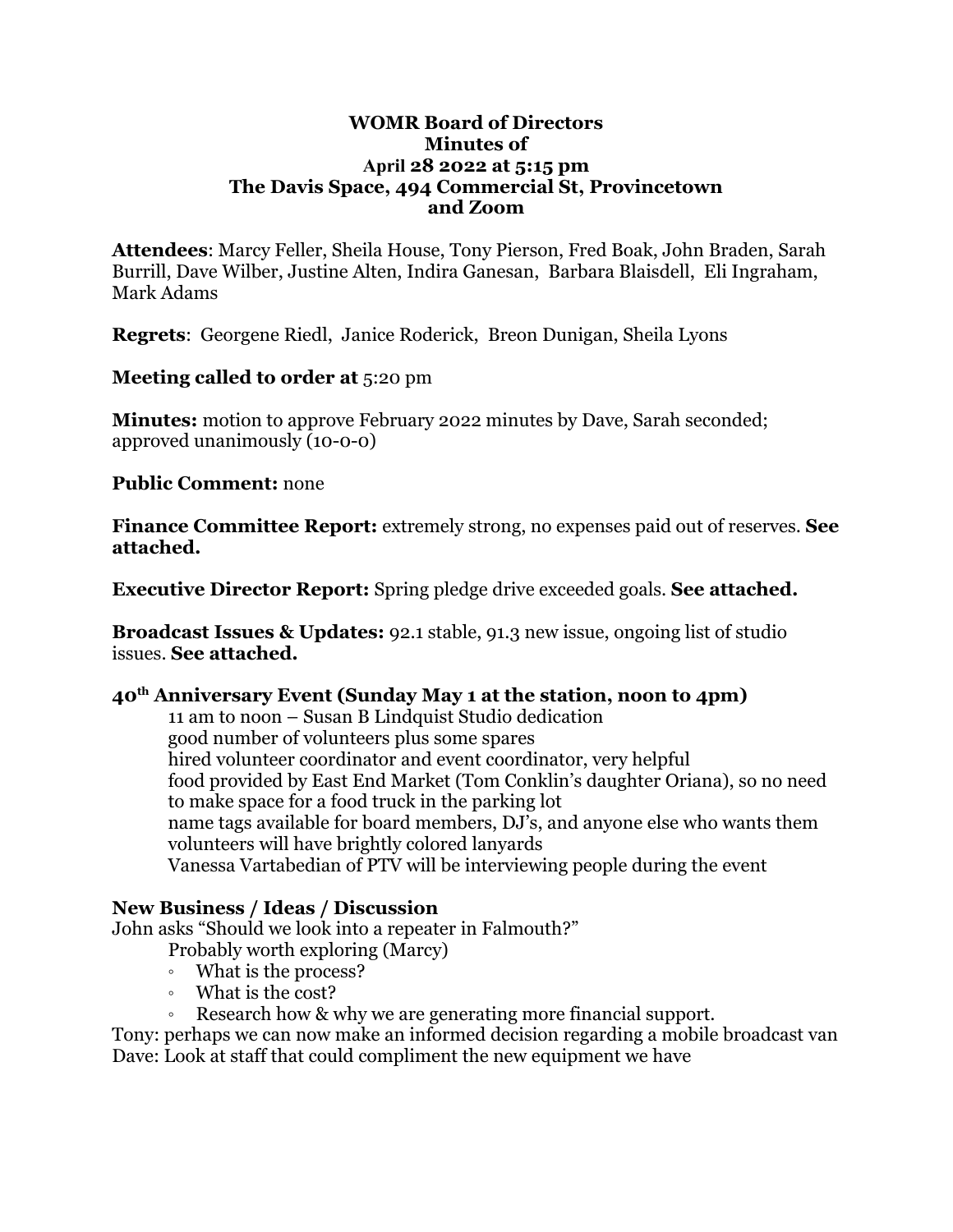## **WOMR Board of Directors – April 29, 2002 Meeting Minutes – Page 2**

Dave asked "Can we measure streaming?"

John: yes, but could be misleading, because things like TuneIn are clearinghouses and show 1 for us no matter how many streams they distribute. Anecdotally, one DJ heard from someone at TuneIn that he had a large number of listeners for a recent show. Unclear if that is accurate.

John: Chris pointed out that we are receiving more \$500+ donations

Justine: it seems our demographics have moved to more affluent people; the concentration of donations from towns is the same, just more.

Sarah: are more visitors taking us home with them via streaming?

Dave asked the big question: "Is this the new normal or will things fall back to earth in response to inflation?"

**Next meeting:** Davis Space, 494 Commercial St, Provincetown on May 19, 2022 at 5:15 pm

**Adjournment:** motion to adjourn by Sheila H, Barbara seconded; approval was unanimous (11-0-0). Meeting adjourned at 6:01 pm

**~** Submitted May 17, 2022 - Fred Boak, Board Clerk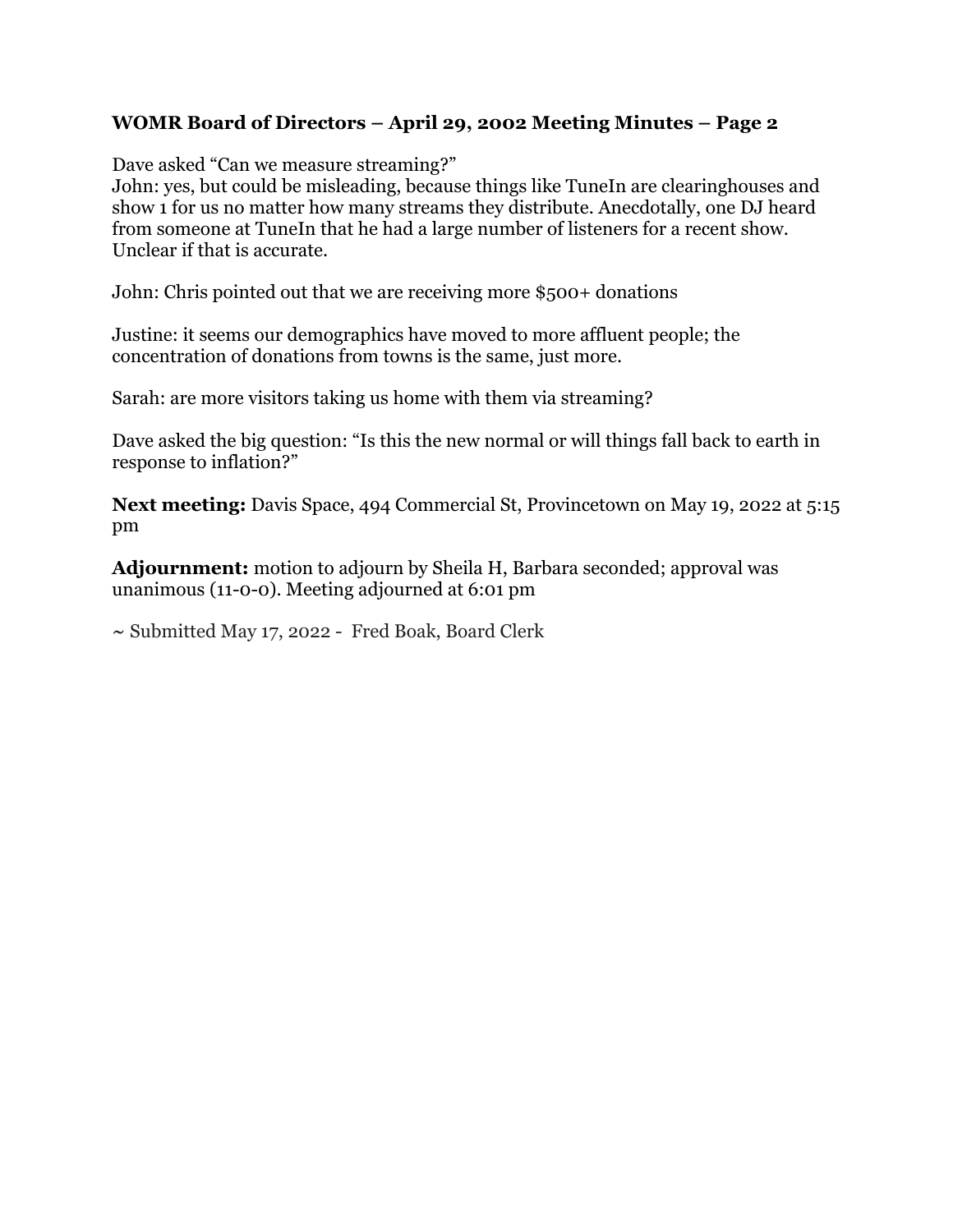### **LOWER CAPE COMMUNICATIONS, INC. – WOMR FINANCE COMMITTEE Met on April 18, 2022**

#### **2022 Finance Committee Members**

Tony Pierson Marcy Feller Bruce Bierhans Rick Sigel Fred Boak Eli Ingraham Janice Roderick John Braden

### **Agenda items and** *notes for April Board*

- 1. Standard Financial Update *Finances remain strong with over \$93,000 in checking and combined reserves of \$215,000.*
- 2. Current Pledge Drive Update *Looks good, John will give the latest results.*
- 3. Major Financial Initiatives *Nothing major in the works, we are monitoring the expenses and anticipated revenue of the open house.*
- 4. FY22 Budget Discussion *The Committee reviewed our results against the budget at the halfway point in the fiscal year; Income was \$333K, 63% of the full budget year, and 36k more than for the same period a year ago. Pledge drive results were outstanding and vinyl sales continue to amaze.*

*Expenses of 288K, 55% of full year budget, and 17k more than for the same period last budget year. We have managed all equipment needs within the budget and haven't used any reserves.*

*So, overall with six months to go, we are running a surplus to budget of 45k.*

- 5. Overview of CPB activity *We have completed all necessary work to release the second CPB payment of 33K. Future budgets will include the higher annual rate that we are receiving.*
- 6. Other Business *the Committee will make a recommendation regarding the mortgage at the May Board meeting.*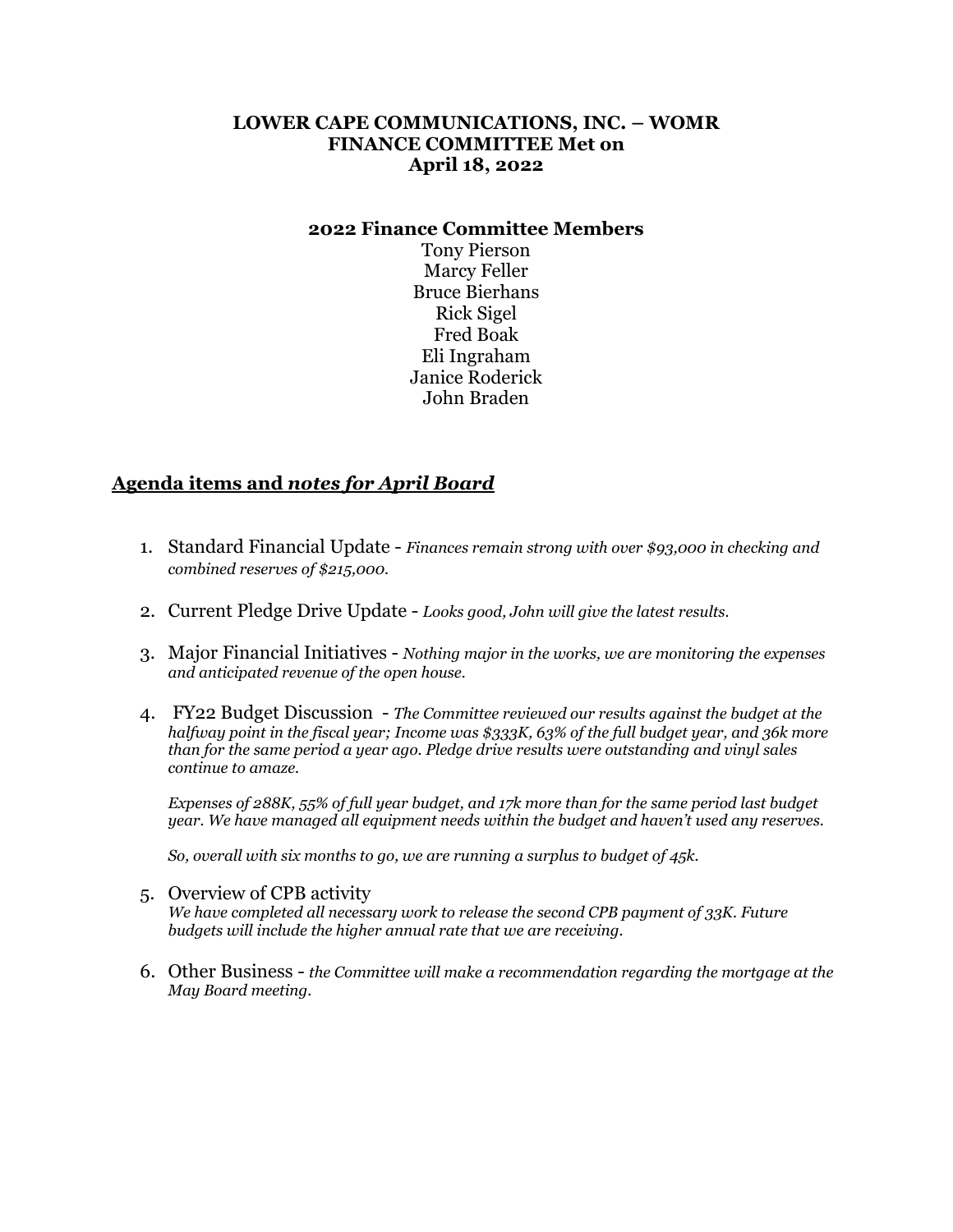# **Report of the Executive Director Meeting of the Board of Directors WOMR/WFMR Thursday, April 28, 2022**

## **Spring Drive:**

Our *spring drive goal* was \$72k, we raised the full amount by the last day of the drive. Ultimately we raised \$87.8k.

Our goal for the *direct appeal* was \$15k, so far we raised \$14.6.

This puts us \$15.4k over our overall goal as of April 27.

## **Building Projects:**

We are having the signs on the property either repainted or replaced. In the end there will be a small plaque attached to the sign pole commemorating T Gandolfo's contributions to the station.

It's been suggested to me by one of the galleries that we might get further with contractors if we hire an architect. I did write to Rupert from the building committee to see if he would be interested in working for the station as a "project manager", he asked me to call him next week to see what he can do to help us.

## **Masking:**

We have updated the mask policy in the station: masks are encouraged but not mandatory. Masks are mandatory for people who cannot provide proof of vaccination, however this is being done using the honor system.

## **License Renewal:**

Our license for both frequencies have been renewed for another eight years.

## **Internet at Mt Gilboa:**

After years of trying to get internet at the Provincetown transmitter site, Comcast will be installing a business level service to the transmitter shack. Because the cost came in under \$7,500, Comcast will pay the cost of the installation which will involve running a line up the hill and burying the line from the gate to the shed. The original estimate of